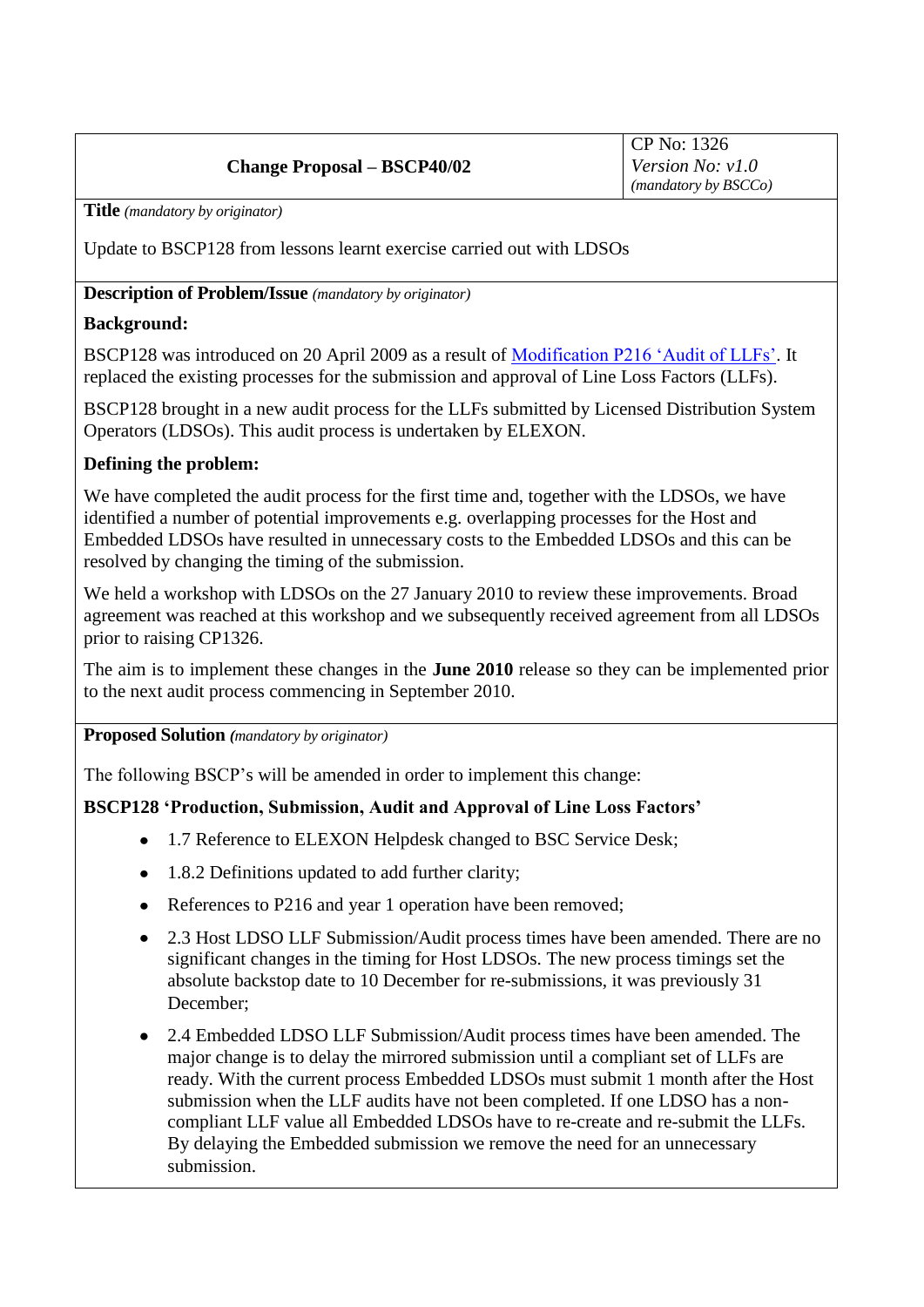• 3.1 Methodology principles. The date range for Settlement Data used in the Generic LLF calculation has been fixed as the BSC Year and at R3 or greater. Using the latest BSC Year with R2 data would only allow a month for LDSOs to perform the LLF calculations.

## **BSCP128 Appendix 1 'Methodology Self Assessment Document (MSAD) for Host LDSOs and Embedded LDSOs that do not Mirror'**

- The double signature requirement has been removed from all appendices. The forms will require a Category X BSC Signatory only.
- 3 questions have been added to the document for principles 14, 15 and 16 to ensure that the principles are included in the LDSO methodology statement.

## **BSCP128 Appendix 2 'Methodology Self Assessment Document for Embedded LDSOs (MSAD) for Embedded LDSOs that Mirror'**

- The double signature requirement has been removed from all appendices. The forms will require a Category X BSC Signatory only.
- The MSAD for Embedded LDSOs now includes a data request. This is requested with the MSAD as the CSAD submission has been delayed so that it no longer overlaps the Host LDSO audit process. The data request will enable the sampling of Metering Systems to be performed prior to the CSAD submission.

## **BSCP128 Appendix 3 'Calculation Self Assessment Document (CSAD) for Host LDSOs and Embedded LDSOs that do not Mirror'**

- The double signature requirement has been removed from all appendices. The forms will require a Category X BSC Signatory only.
- The Host LDSO CSAD data request tables have been updated. The submission will now include the LLFs by Seasonal Time of Day (STOD) period to make comparison checks quicker. Some Embedded LDSOs also use this format in the production of their LLF submissions.

## **BSCP128 Appendix 4 'Line Loss Factor Calculation Self Assessment Document (CSAD) for Embedded LDSOs that Mirror'**

- The double signature requirement has been removed from all appendices. The forms will require a Category X BSC Signatory only.
- A question has been added to confirm if the LLFs have been re-calculated with the last 2 years.
- The Embedded LDSO CSAD data request tables have been updated. The submission  $\bullet$ will now include the LLFs by STOD period to make comparison checks quicker.

### **Justification for Change** *(mandatory by originator)*

The process improvements will make the audit process more efficient for LDSOs and ELEXON.

In particular, this change introduces a more efficient process for those Embedded LDSOs whose Line Loss Factors mirror those of the Host LDSO.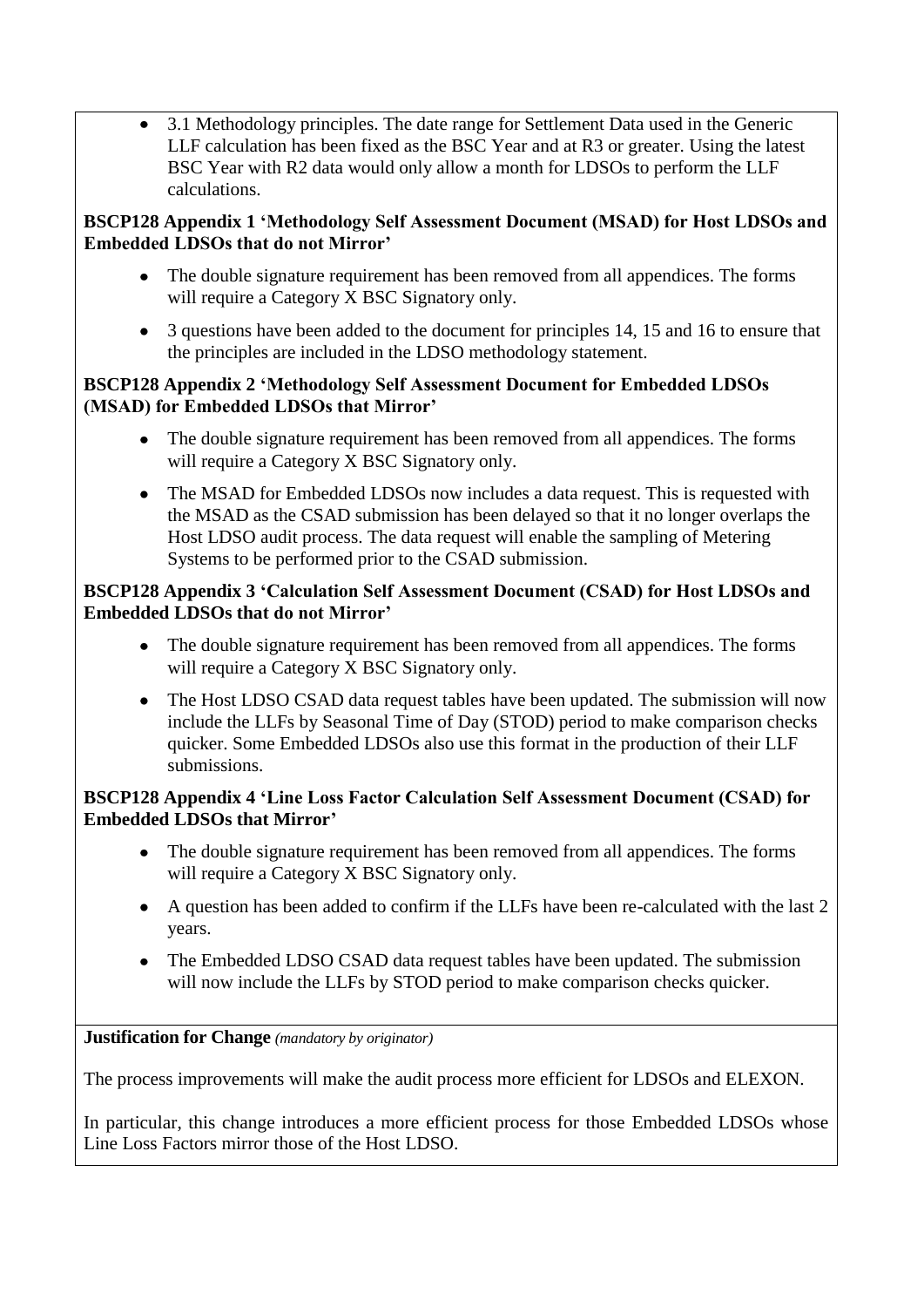**To which section of the Code does the CP relate, and does the CP facilitate the current provisions of the Code?** *(mandatory by originator)*

**Section K** 'Classification and Registration of Metering Systems and BM Units'

The changes proposed as part of CP1326 will improve on the current process by ensuring that overlapping processes and identified inefficiencies are removed.

### **Estimated Implementation Costs** *(mandatory by BSCCo)*

ELEXON man days/costs: 11days, equivalent to £2,640.

### **Configurable Items Affected by Proposed Solution(s)** *(mandatory by originator)*

BSCP128 'Production, Submission, Audit and Approval of Line Loss Factors' v1.0 BSCP128 'Appendix 1 Methodology Self Assessment Document (MSAD) for Host LDSOs and Embedded LDSOs that do not Mirror' v1.0

BSCP128 'Appendix 2 Methodology Self Assessment Document for Embedded LDSOs (MSAD) for Embedded LDSOs that Mirror' v1.0

BSCP128 'Appendix 3 Calculation Self Assessment Document (CSAD) for Host LDSOs and Embedded LDSOs that do not Mirror' v1.0

BSCP128 'Appendix 4 Line Loss Factor Calculation Self Assessment Document (CSAD) for Embedded LDSOs that Mirror' v1.0

**Impact on Core Industry Documents or System Operator-Transmission Owner Code** *(mandatory by originator)*

None

**Related Changes and/or Projects** *(mandatory by BSCCo)*

None

### **Requested Implementation Date** *(mandatory by originator)*

June 2010

**Reason:**

The aim is to implement these changes in the **June 2010** release so they can be implemented prior to the next audit process commencing in September 2010.

#### **Version History** *(mandatory by BSCCo)*

This is version 1.0 of the CP for impact assessment. This CP has not been issued previously as a DCP.